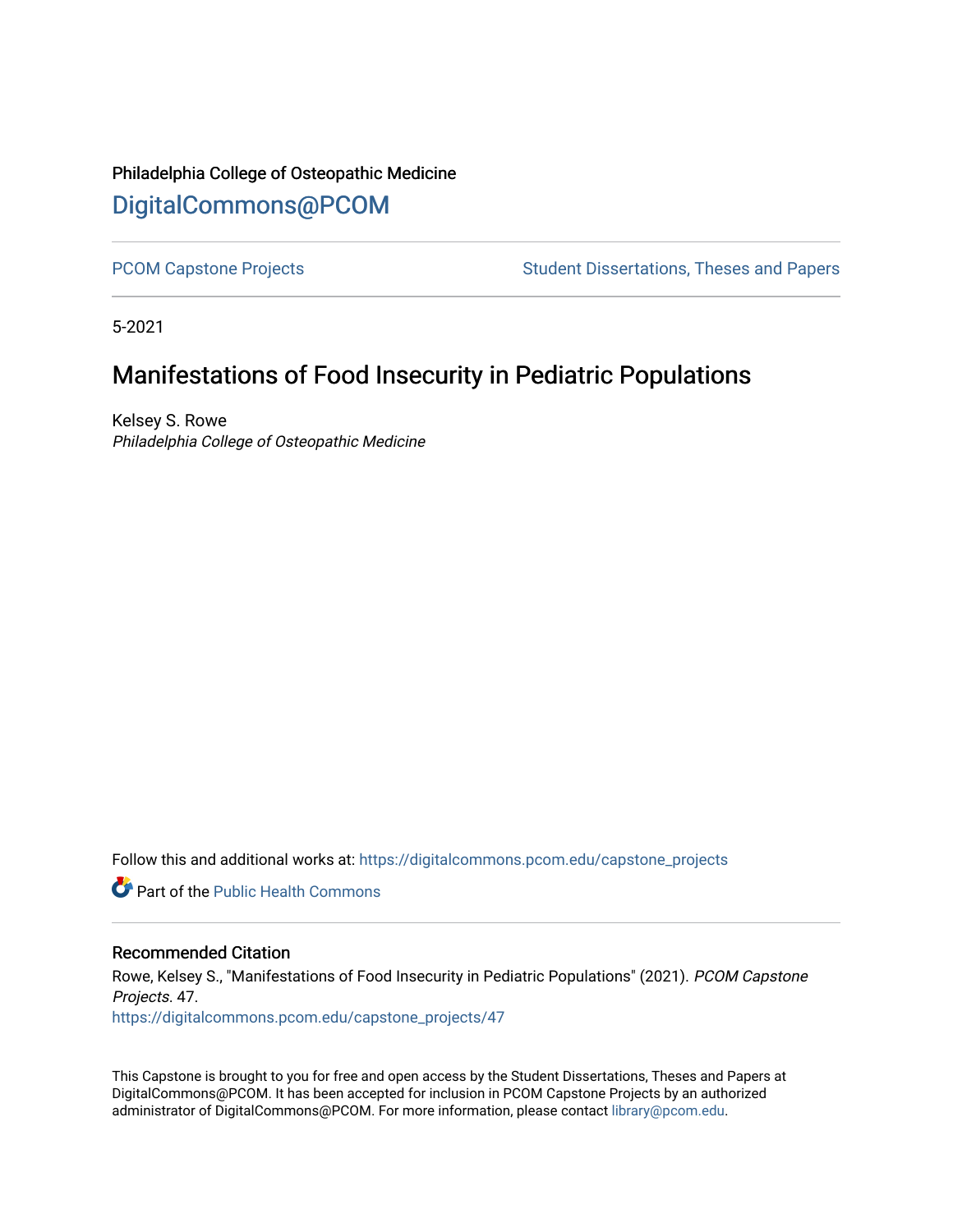Philadelphia College of Osteopathic Medicine Graduate Program in Biomedical Sciences School of Health Sciences

### **MANIFESTATIONS OF FOOD INSECURITY IN PEDIATRIC POPULATIONS**

A Capstone in Public and Population Health Leadership by Kelsey S. Rowe Copyright 2021 Kelsey S. Rowe

Submitted in Partial Fulfillment of the Requirements for the Degree of Master of Science in Biomedical Sciences, Public and Population Health Leadership Concentration

May 2021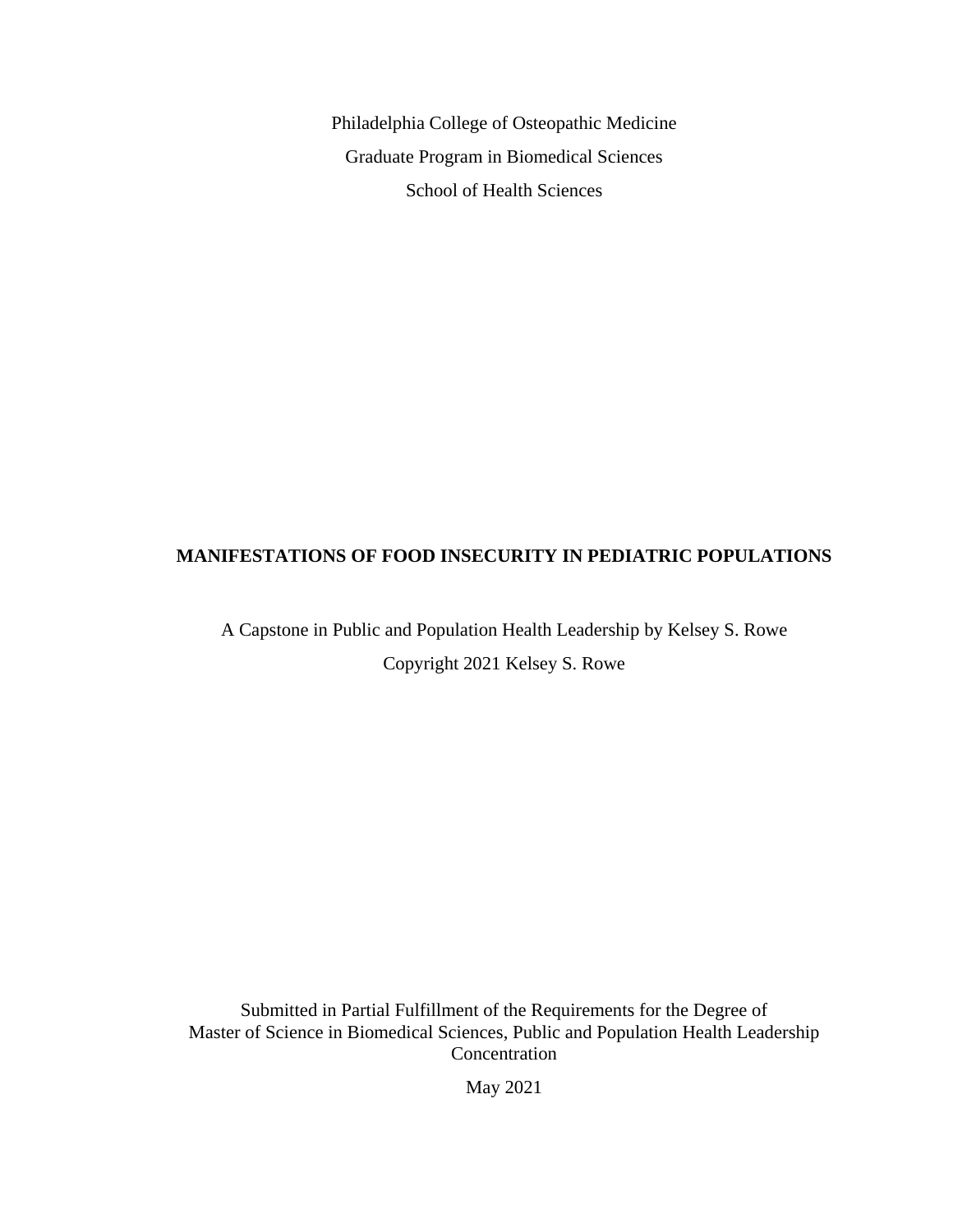## **ABSTRACT**

Food insecurity is the inability to acquire food required for a healthy lifestyle. Childhood food insecurity impacts 13.6% of American children, approximately 5.3 million children are living in food insecure households. Food insecurity is a major public health concern in the United States and must be eradicated in order to develop a healthy nation. This paper focuses on the manifestations of food insecurity in pediatric populations and possible interventions. Data was collected from peer reviewed articles that were obtained using EBSCOhost and Pubmed.gov. Research found food insecurity is associated with anemia, poor school performance, behavioral health disorders, stunting, wasting, obesity, hypertension, and poor oral health in children. These manifestations create a complex paradigm involving childhood food insecurity. Thus, interventions should focus on multifactorial causes of the manifestations of food insecurity, such as nutrient consumption and diet diversity.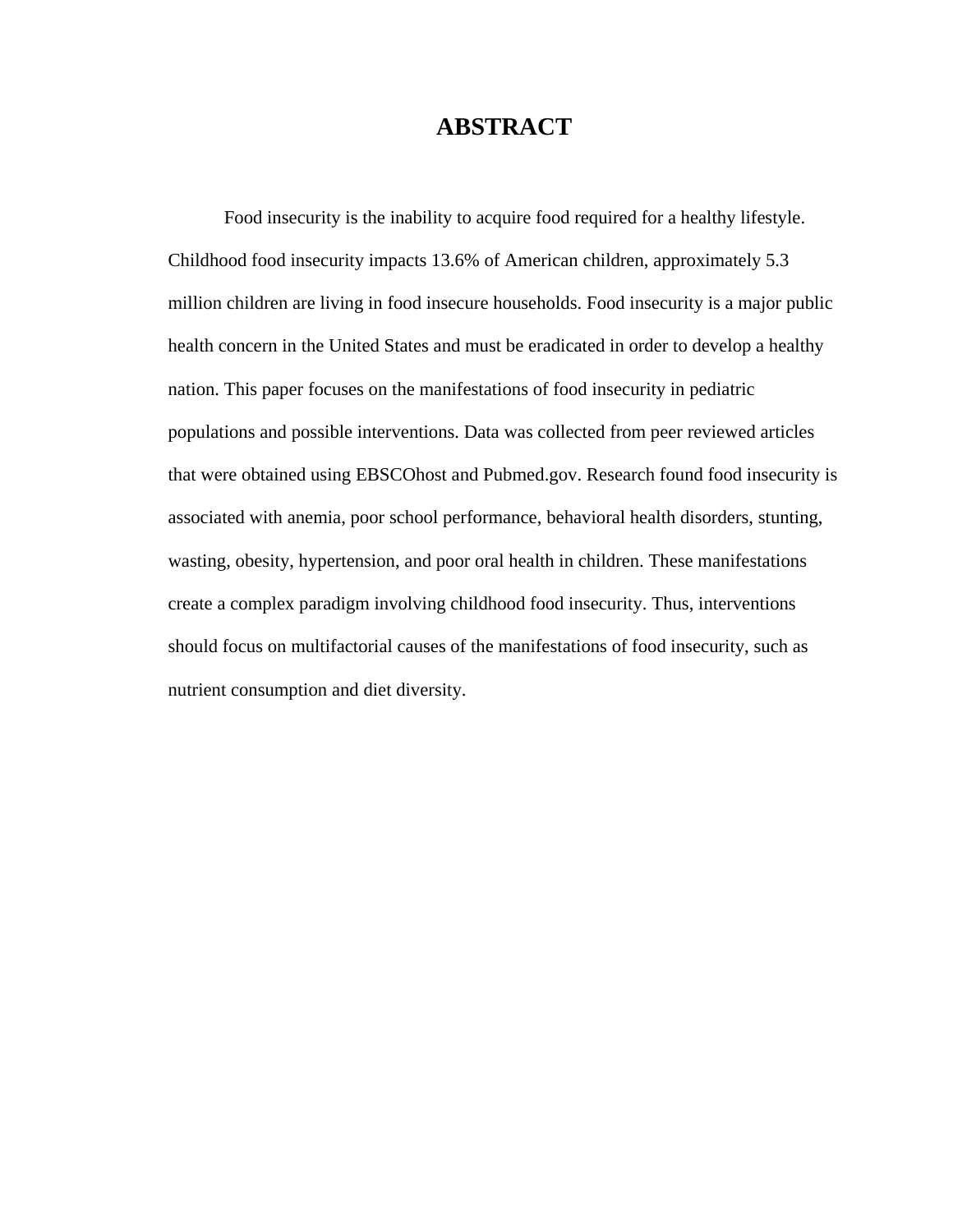## **INTRODUCTION**

Food insecurity is the consistent inability to obtain food required for a healthy lifestyle<sup>1</sup>. Food insecurity remains a persistent public health problem worldwide<sup>1,2,3</sup>. Household food insecurity is the inability to obtain enough food for the household<sup>3</sup>. Childhood food insecurity is when children are directly impacted, thus having a regular reduction in their food intake<sup>3</sup>. It is not uncommon for children to be food secure while their parents are food insecure. This is due to the parent's attempt to protect the children from food insecurity, sacrificing their own hunger for their children<sup>3</sup>. In 2019, 13.6% of households containing children were impacted by food insecurity. Out of this percentage, half of the children in these households were food secure, meaning the household adults suffered from the food insecurity, but the children did not<sup>1</sup>. Levels of food insecurity, defined as high, marginal, low, or very low, define the ranges of experience in terms of access to food. Although the rate of food insecurity has remained high since the Great Recession in 2009, rates have been declining since  $2011<sup>2</sup>$ . Food insecurity reached its lowest percentage before the beginning of the COVID-19 pandemic<sup>4</sup>. Feeding America projects a 4.1% increase in household food insecurity levels in 2020 due to the COVID-19 pandemic<sup>4</sup>. This increase will be harmful to children, and families, worldwide<sup>4</sup>. The negative effects of food insecurity have been widely documented<sup>1,2,3,5</sup>. However, the paradigm of food insecurity and its manifestations have been difficult to research<sup>1,5</sup>. The effects of food insecurity on children may be detrimental and persist into adulthood<sup>1,2,35</sup>.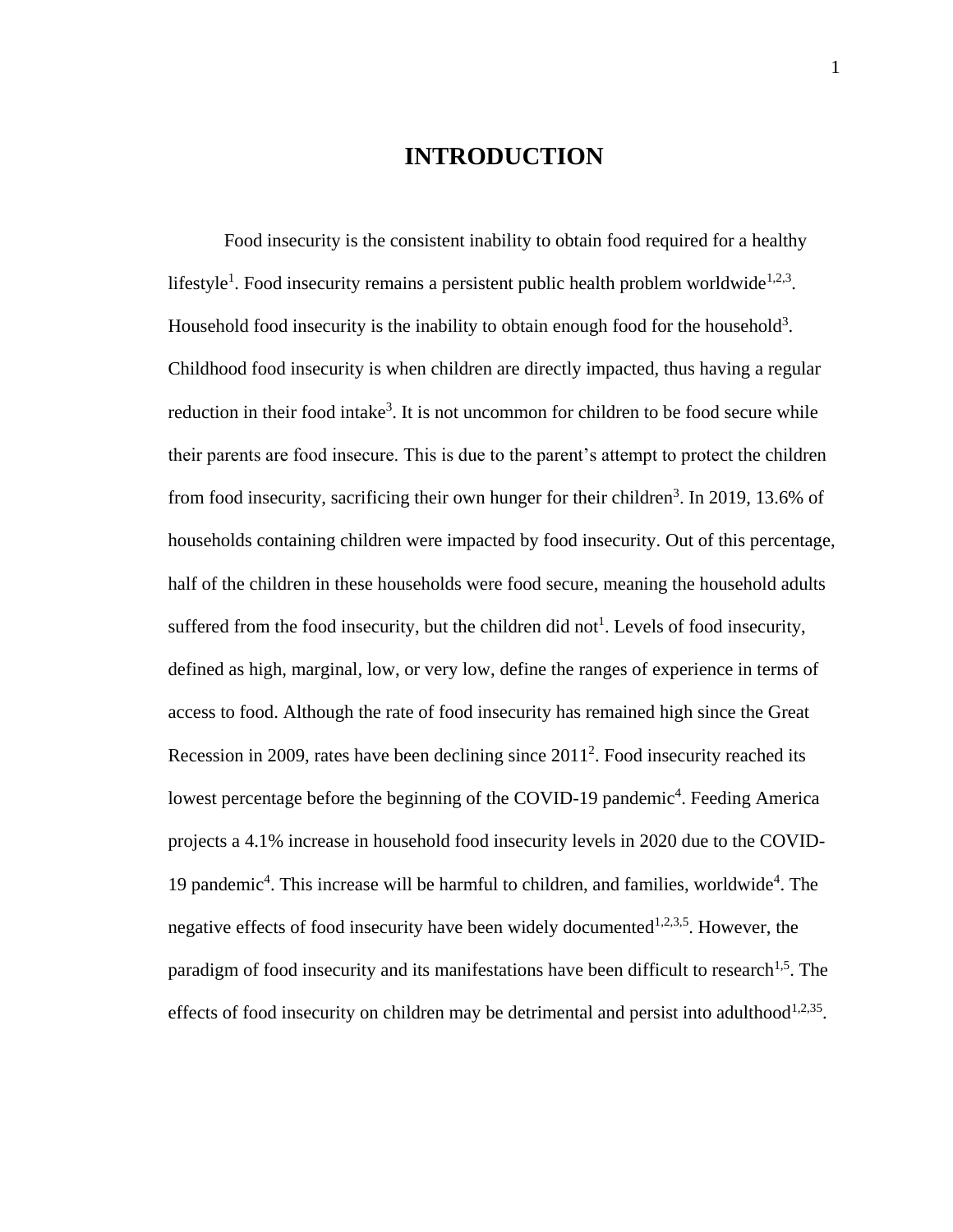## **BACKGROUND**

Research on the association of food insecurity on child health and development is becoming more prominent<sup>1,2</sup>. Nutrition is a major influencer of human growth and development, and the manifestations of undernutrition have been described in several studies  $1,2,5,6$ . Undernutrition has been documented to have long lasting negative effects into adulthood; this includes physical and mental health damage to children $3,4$ . The USDA demonstrates the importance of the consumption of nutrient dense foods throughout all life stages<sup>3</sup>. Nutrient dense foods contain macronutrients, vitamins, and minerals, with low amounts of added sugar, saturated and trans fats, and sodium. Nutrient dense foods include vegetables, fruits, beans, whole grains, nuts, seeds, and low-fat dairy products<sup>3</sup>. Foods that should be avoided are non-nutrient dense and are high in added sugar, sodium and saturated and trans fats. Theses unhealthy foods are commonly processed highly. High intake of unhealthy foods that are non-nutrient dense has been proven to lead to chronic disease, such as obesity, cardiovascular disease, diabetes, and cancer<sup>3</sup>.

Inadequate nutrient intake coupled with food insecurity may manifest into disorders and diseases experienced by children. These conditions are able to persist into adulthood<sup>3,4</sup>. Studies have shown the negative consequences of food insecurity in children include anemia, behavioral health disorders, poor school performance, stunting and wasting, obesity, hypertension, and poor oral health $1,2,5,6$ . This paper will investigate each manifestation of food insecurity and its implications on childhood health.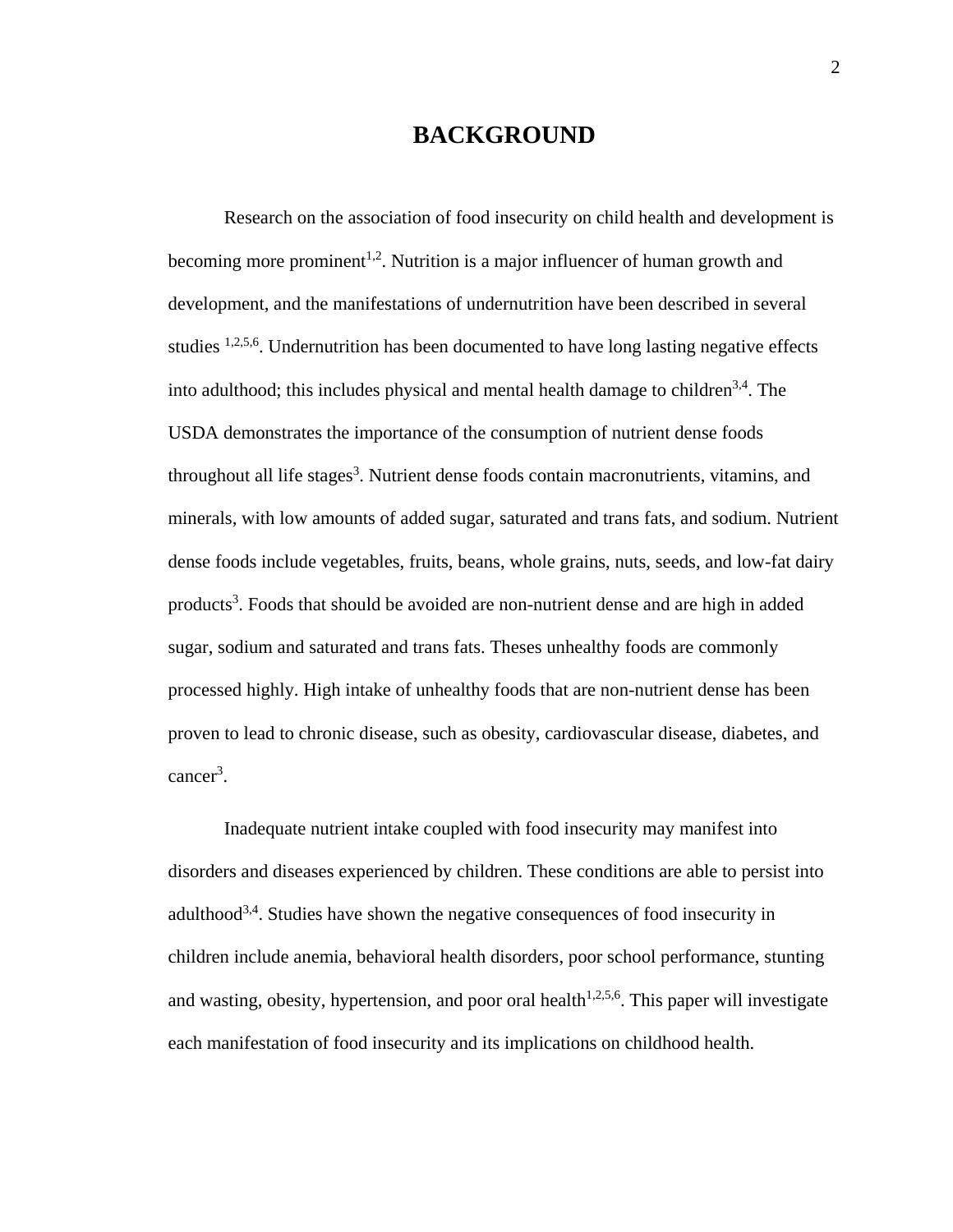### **Anemia**

Anemia is a condition of low hemoglobin concentration or low red blood cell count. Due to hemoglobin's role in oxygen transportation, individuals suffering from anemia lack sufficient blood oxygen transport for the body to perform physiological tasks 5,6 The World Health Organization defines anemia as a global public health issue that impacts 42% of children under the age of five and 40% of pregnant women, globally<sup>7</sup>. Anemia has been associated with increased children and women mortality and may result in poor birth outcomes, decreased productivity, and impaired cognitive or behavioral development in children<sup>6</sup>. Factors that can cause anemia include inadequate nutrient consumption, environment, and socio-demographic conditions. Anemia is mainly a result of iron, vitamin A, B2 (riboflavin), B6 (pyridoxine), B9 (folic acid), and/or B12 (cobalamin) insufficiencies<sup>5,7,8</sup>. Other factors that may lead to anemia include poverty, lack of health services, and food insecurity<sup>5</sup>. Anemia has also been associated with wasting, stunting, underweight, and decreased academic performance in children<sup>5,8,9</sup>. Investigating the prevalence of anemia in relevance to food insecurity is challenging. Multiple factors, including geographical scale, must be considered due to the varied etiology of the disease<sup>6</sup>. It has been shown that age and other variables in the population have significant impact on food insecurity and anemia<sup>5</sup>. The prevalence of studies investigating childhood anemia and food insecurity are increasing. Studies have shown strong associations between food insecurity and anemia in children<sup>5,8</sup>. Higher prevalence of anemia has been associated with younger children, compared to children older than 24 months<sup>9</sup>. The prevalence of anemia decreases with increasing age in children, studies have suggested<sup>5,9</sup>. Higher levels of anemia may be associated with younger children due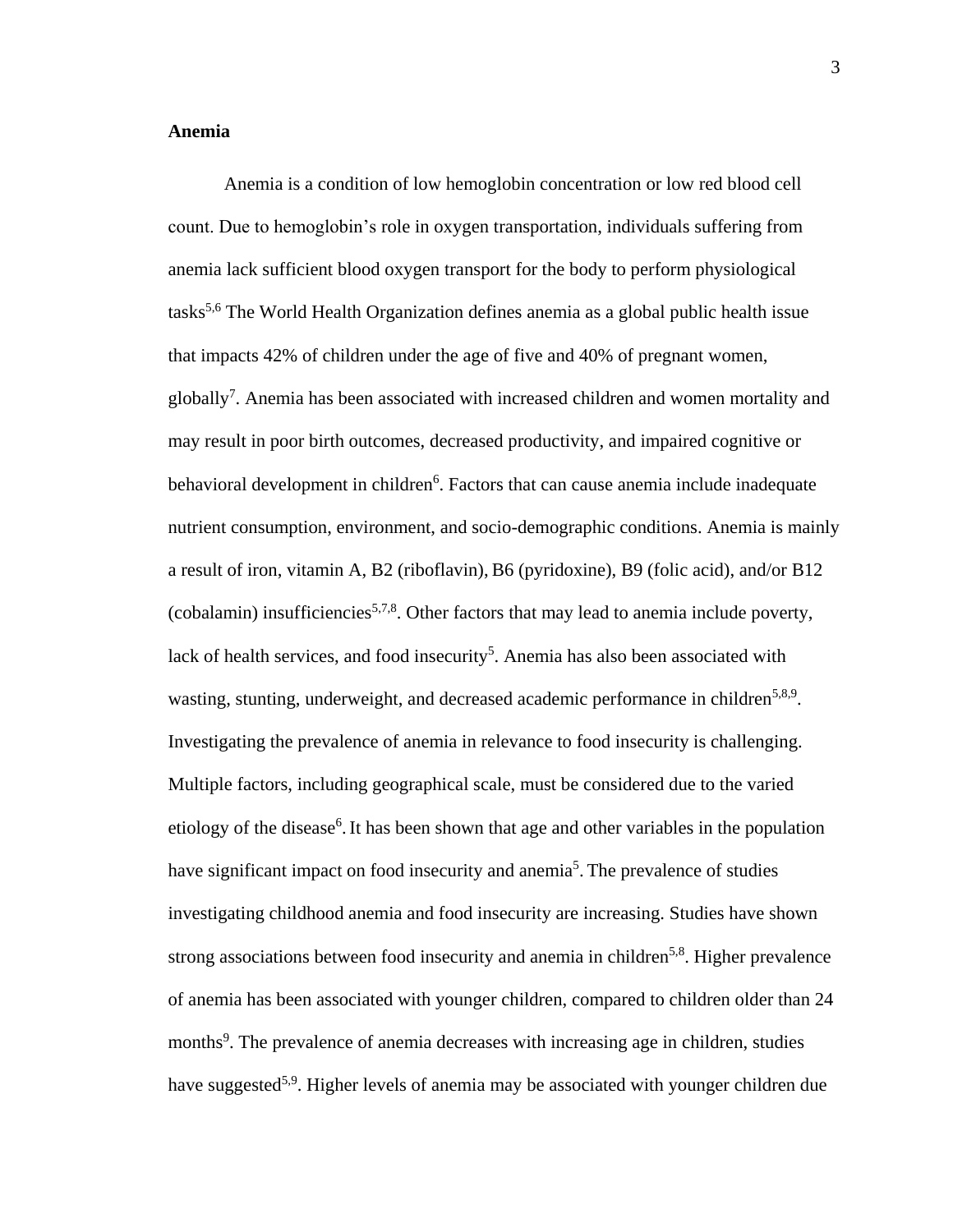to their rapid growth within the first two years and/or parents of the household protecting their younger children from food insecurity<sup>5,9</sup>. The impact of inadequate nutrition and food insecurity on anemia is marked. It is important to focus interventions on adequate nutrient consumption and food insecurity as a whole<sup>5,8,9</sup>.

### **Behavioral Health and Depression**

Mental health involves the cognitive, emotional, behavioral, and social well-being of an individual<sup>10</sup>. Depression is a mental health disorder that negatively impacts an individual's mood, affecting one's thoughts and daily activities. There are many different forms of depression that may develop; factors leading to depression include genetics, personality, environmental factors, medications, and traumatic life events<sup>10</sup>. While depression only affects 3.2% of children in the United States, the prevalence of depression in children is increasing $10,11$ . It has also been shown that depression commonly occurs with anxiety and other mental health problems. Of children with depression, 32.3% and 20.3% also suffer from behavioral problems or anxiety, respectively<sup>11</sup>. Previous studies have shown a correlation between food insecurity and negative mental health outcomes; depression is a major mental health outcome that has been associated with food insecurity<sup>10,12</sup>. Studies have shown that food insecurity is a predictor of social withdrawal behaviors and has been correlated with a reduced participation in school activities, disruption to social interactions, lower education expectation, lower motivation to "climb the social ladder," and lower self-efficacy<sup>12,13,14,15</sup>. This may be attributable to food insecurity's association with depression<sup>12</sup>. Food insecurity has also been linked to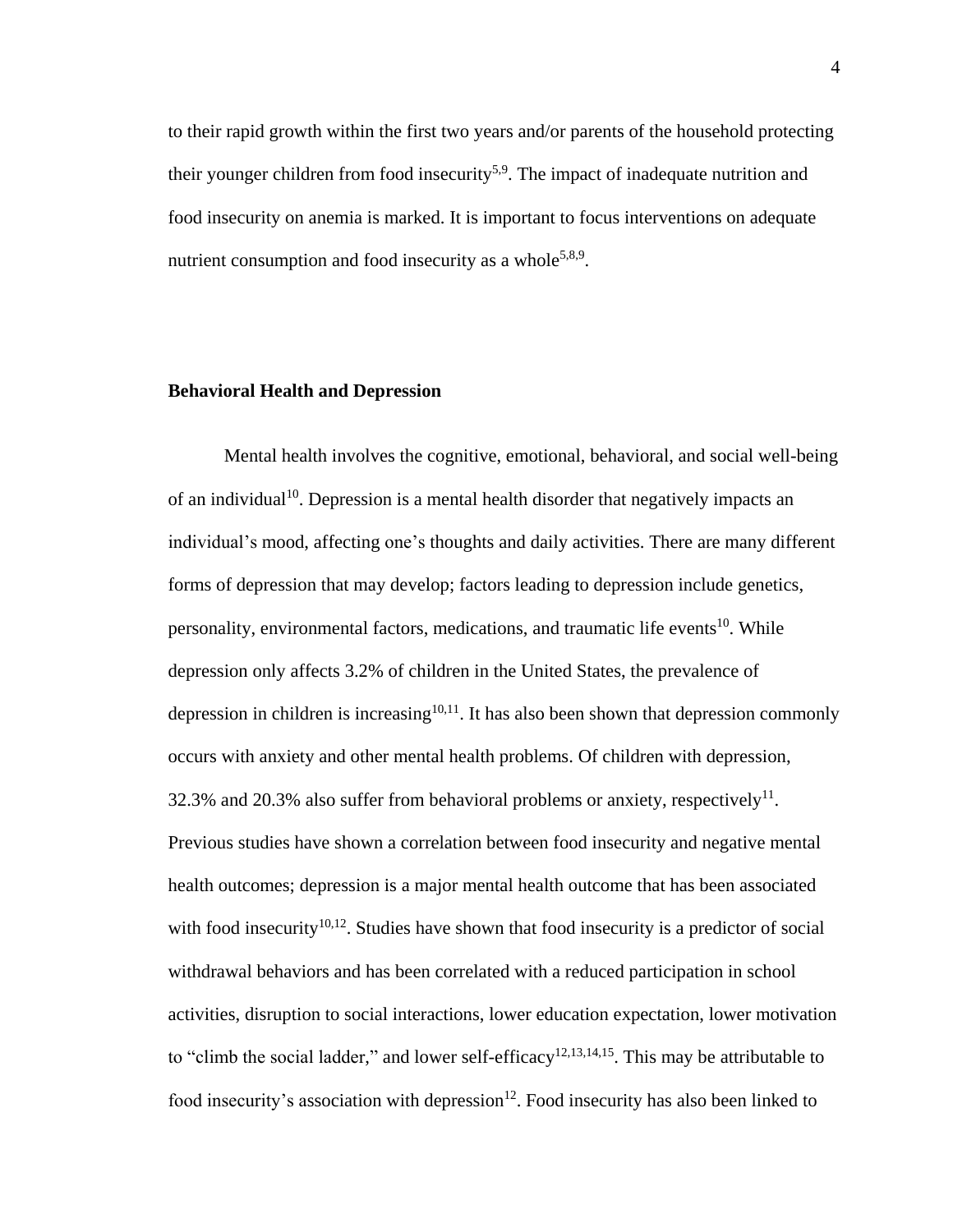stressful home environments, which is significantly connected to depression $12$ . One link between food security and depression may be the social stigma children face. When a child is suffering from food insecurity, households are unable to provide food that follows social norms. As a result, children may become embarrassed and feel isolated from social interactions, which can lead to depression $12,13$ . Mejis et al. (2019) focused on social exclusion related to food insecurity in terms of classroom birthday celebrations. Inability to participate in birthday celebrations through food leads to stigmatism and social exclusion among children in school. Social exclusion may manifest into long-term consequences in adulthood, such as depression $^{13}$ .

Depression has been proven to increase inflammation<sup>16</sup>. This excess inflammation has serious immune and other health consequences. Increased inflammation increases the risk for cardiovascular disease, diabetes, rheumatoid arthritis, psoriasis, and asthma<sup>16</sup>. Depression and inflammation fuel one another, and thus inflammation increases the risk for depression, while depression causes increased inflammation<sup>16</sup>. The connection between food insecurity and depression may result in increased inflammation, which has serious negative health manifestations. The impact of food insecurity on depression is confirmed<sup>12</sup>. As a result, children suffer from social withdrawal behaviors, lower education expectation, and increased inflammation $12,14,15$ . The effects of food insecurity on mental health will persist into adulthood, therefore it is imperative food insecurity is  $combined^{16}$ .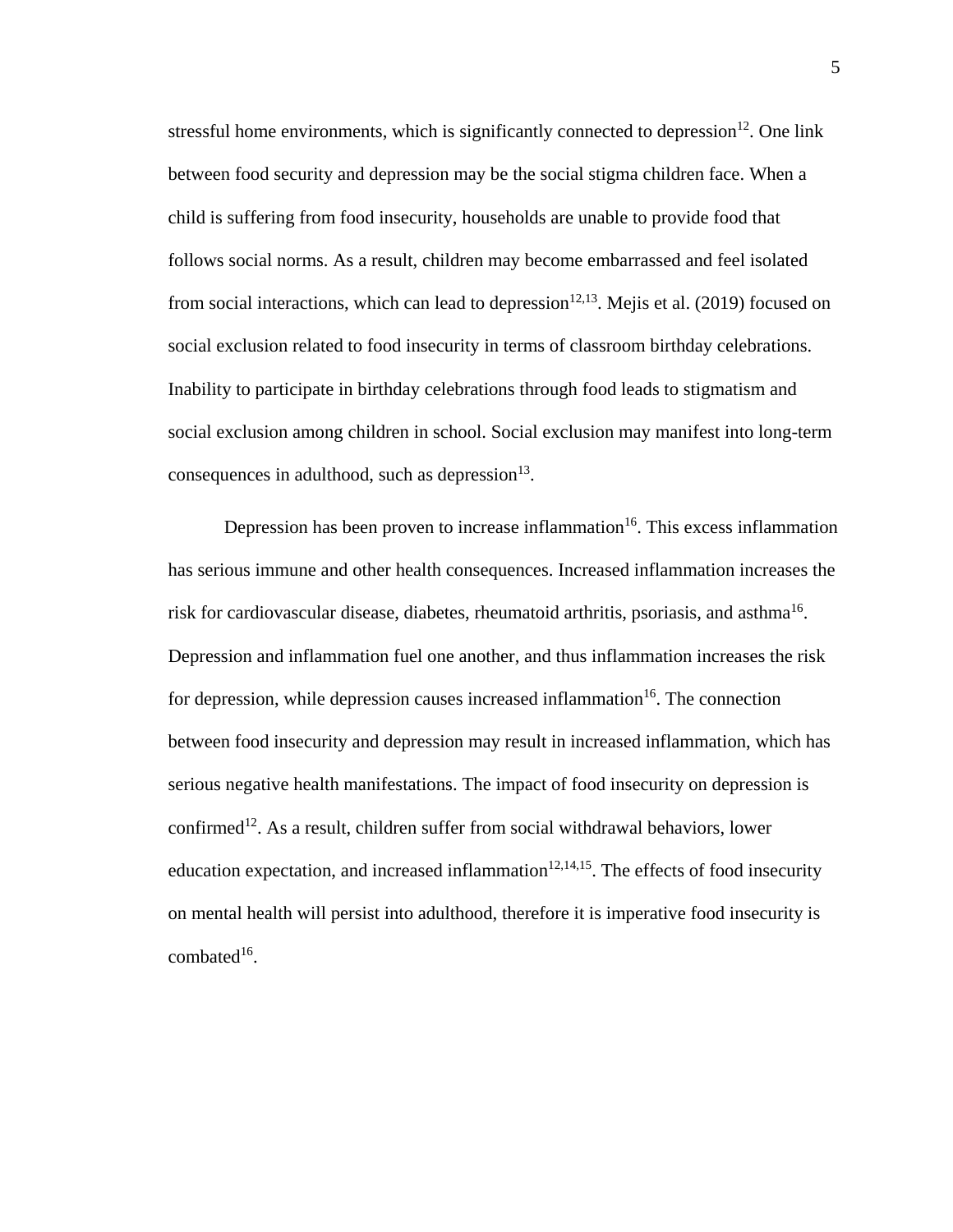### **School performance**

Food insecurity, along with depression, can also lead to poor school performance in children. Moreover, school performance has been proven to be a predictor of child education and development<sup>12</sup>. Zhang  $&$  Yang (2019) determined depression and educational expectation mediated the association between food insecurity and poor school performance in children<sup>12</sup>. The study showed the highest level of food insecurity was associated with poorer school performance<sup>12</sup>. Food insecurity in children has also been associated with higher school absenteeism, lower scores in language, reading, writing, mathematics, and science, reduction in educational expectation, decreased participation in school activities, and higher likelihood of repeating a grade<sup>12, 17, 19</sup>. High school students who grow up in food insecure households are more likely to get suspended or fail to graduate<sup>19</sup>. Research on the impact of poor school performance in children and its implications into adulthood is growing; research suggests food insecure children suffering from poor educational attainment predicts difficulty to perform in the contemporary workforce in adulthood<sup>19</sup>.

While previous studies have hypothesized poor academic achievement in food insecure children is attributable to nutritional deficiencies, recent studies have shown no nutritional deficiencies in children in food insecure households<sup>18</sup>. This is most likely due to parents shielding their children from the food insecurity, thus compromising their own nutritional needs to provide adequate nutrients for their children<sup>17,18,19</sup>. This suggests children are still at risk for negative outcomes of food insecurity, regardless of nutritional status. Studies have shown a connection between poor school performance and food insecure children, but not in households with only parent-reported food insecurity. This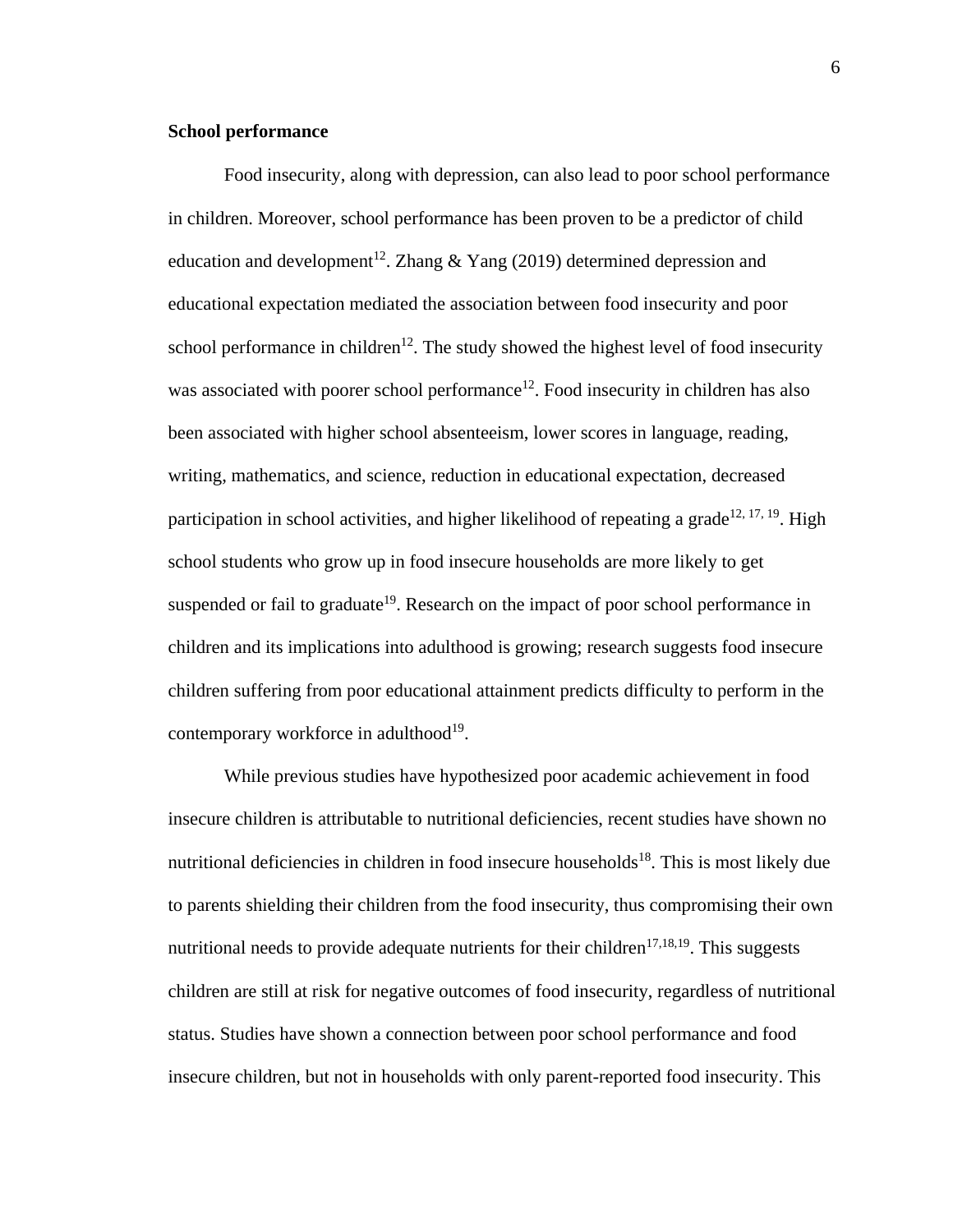raises the importance for focus on childhood food insecurity, rather than only household food insecurity $17$ .

### **Stunting / Wasting**

Stunting and wasting and are types of manifestations associated with undernutrition, as categorized by the  $WHO^{20,21,22}$ . Wasting is relevant to weight and height, while stunting refers to height and  $age^{20,23}$ . According to the WHO, the 2020 prevalence rate of stunting and wasting in children under the age of five years was 22.0% and  $7.5\%$ , respectively<sup>20</sup>. However, the incidence of stunting has been declining in recent years<sup>20,21,24</sup>. Stunting has been proven to negatively affect child growth and development. Stunting may be associated with diarrheal disease and environmental enteric dysfunction<sup>24</sup>. Wasting predisposes children to long term developmental delays, infection, and increased risk of premature death<sup>23</sup>. Wasting is responsible for approximately 4.7% of all deaths in children under five years age<sup>20,23</sup>. In previous studies, stunting and wasting has been associated with food insecurity<sup>12, 22, 23</sup>. The connection between stunting and wasting with nutrition is not fully understood and must be further investigated<sup>1</sup>.

### **Obesity**

Obesity is the condition of having excess fat accumulation that increases the risk for health issues. A body mass index of over 30 is considered obese. Obesity affects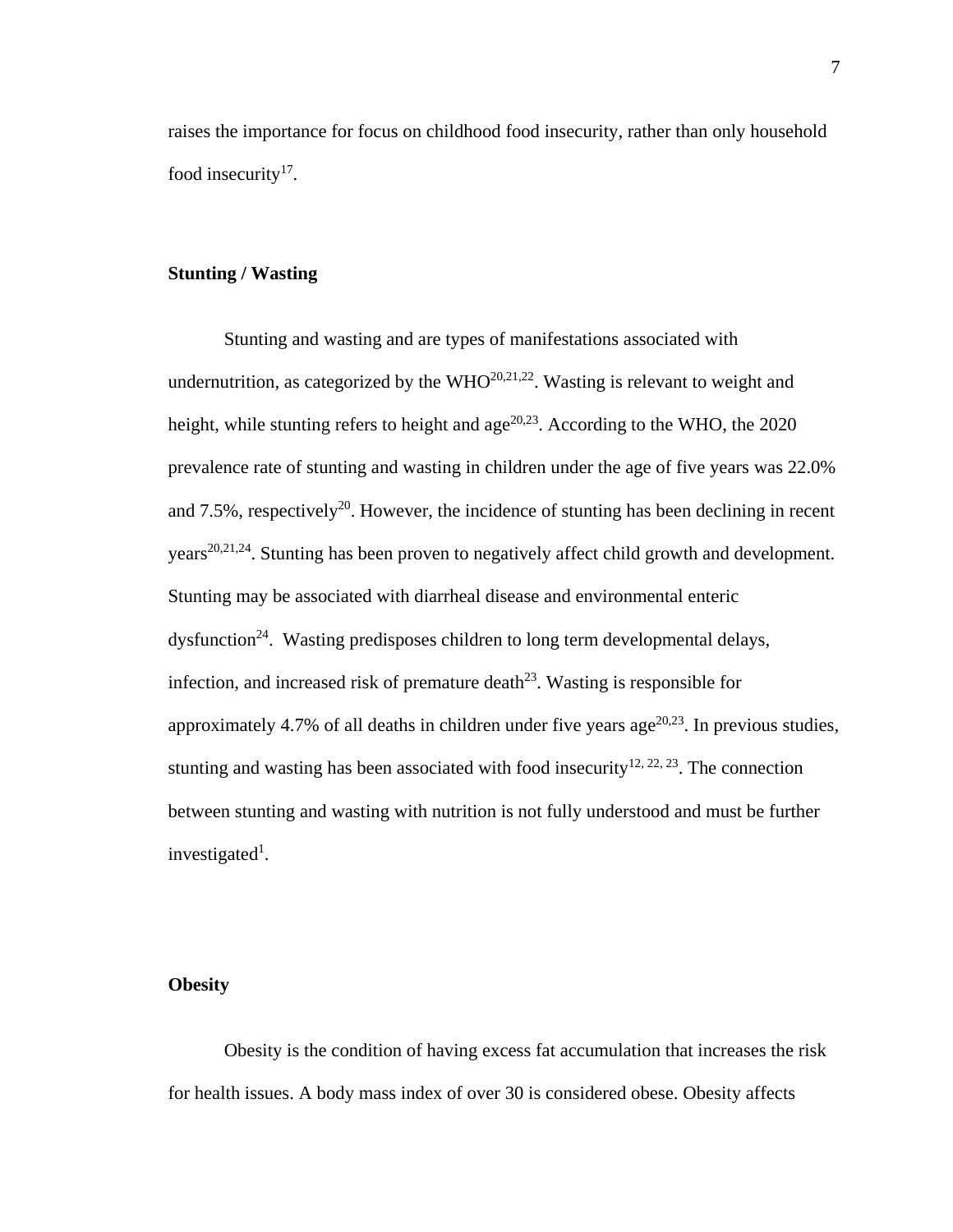19.3% of children in the United States overall<sup>25</sup>. The prevalence of obesity in children has been shown to increase with age<sup>25</sup>. Obesity increases the risk for metabolic syndrome, diabetes, cardiovascular disease, fatty liver disease, cancer, and premature mortality<sup>25,26</sup>. Obesity can manifest due to excess calorie intake and insufficient physical activity, which contribute to weight gain<sup>25,26</sup>. While previous research has shown associations with childhood food insecurity and obesity, other factors such as physical activity level and dietary diversity have not been fully examined<sup>27,28</sup>. Food insecurity may lead to obesity due to overconsumption of less expensive, non-nutrient dense foods, nonuniform food intake patterns, and lack of physical activity<sup>25,26,27</sup>. Previous research has suggested food insecure families are less likely to make time for physical activity, compared to food secure families. Food insecure families also showed reduced desire to makes changes their low physical activity lifestyles<sup>28</sup>. Children, especially younger children, have limited ability to change their healthy behaviors. Parents and caregivers, along with schools, are the primary source for enacting change in a child's lifestyle<sup>28</sup>. Interventions should be focused on school systems in order to promote healthy lifestyle changes to increase physical activity in children, and potentially decrease rates of obesity<sup>25,27,28</sup>.

#### **Hypertension**

While hypertension, high blood pressure, in children is not a severe public health threat, only effecting 4% of children, the complications of high blood pressure may persist into adulthood<sup>29</sup>. Hypertension increases the risk for cardiovascular disease, heart failure, stroke, kidney disease, obesity, diabetes, and peripheral artery disease in adults<sup>29</sup>.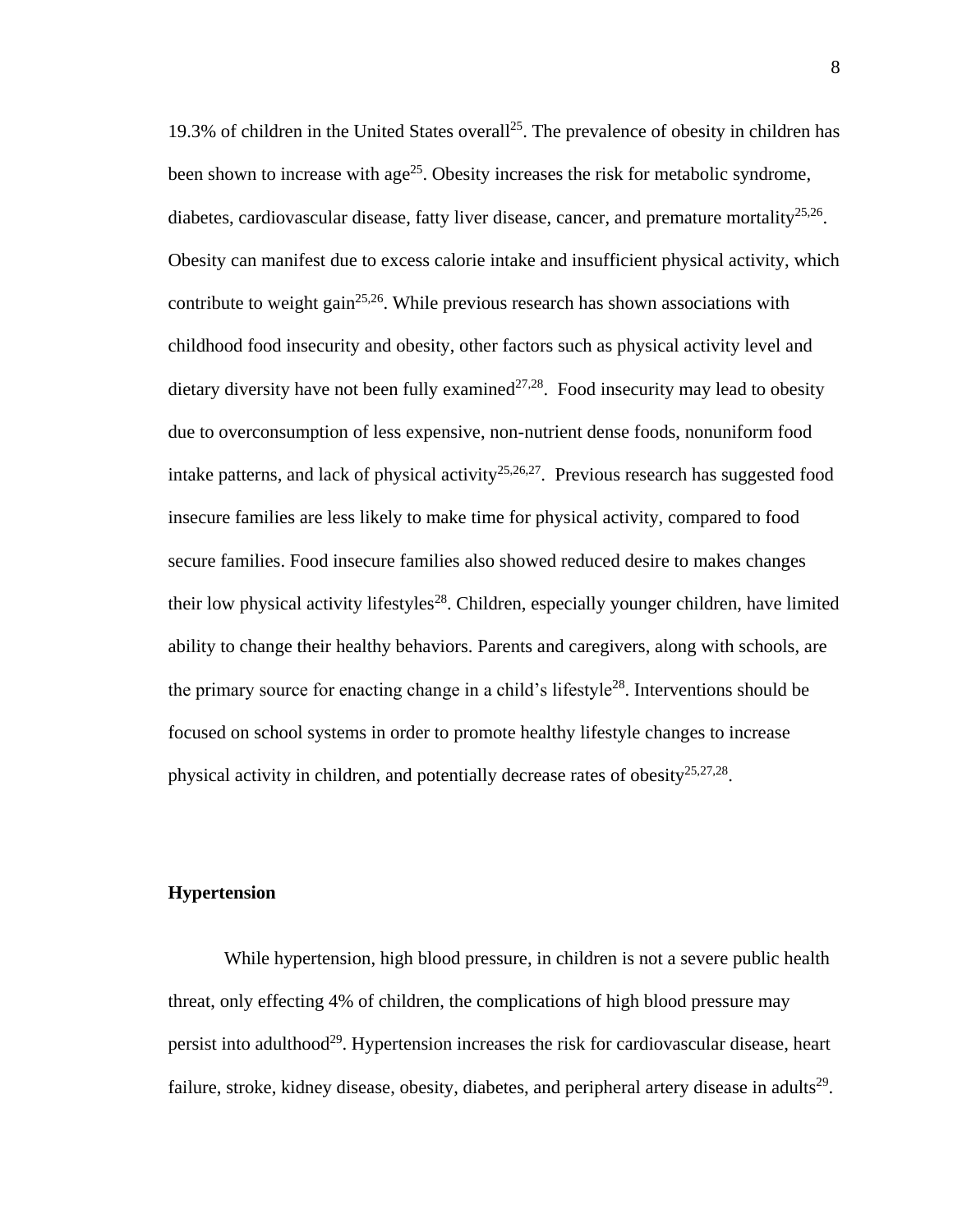Studies have shown food insecure children are at an increased risk for hypertension. Children living in food insecure households saw a 3% increase in odds of hypertension compared to food secure households<sup>30</sup>. Previous studies have shown poor nutrition early in life increases the chance of developing hypertension in late childhood or adulthood<sup>30</sup>. Healthy eating and physical exercise have been proven to reduce hypertension and prevent cardiovascular disease<sup>29,30</sup>. Mitigating food insecurity in children may decrease the rate of child and adult hypertension, along with associated diseases and disorders. More research must be done on childhood food insecurity and its impact on hypertension $30$ .

### **Oral Health**

Oral health is correlated with overall health, it has been suggested to set the stage for the overall health of children and adults<sup>31,32,33</sup>. Poor oral health can contribute to cardiovascular disease and increased risk of infection<sup>31</sup>. Tooth decay, also known as dental caries, is the leading cause of childhood disease in the United States, although is largely preventable  $32,33$ . If left untreated, tooth decay can lead to infection, tooth pain, gum bleeding, poor school performance, overall poor oral health, and increased hospitalizations<sup>31,32,33</sup>. Poor oral health in childhood may manifest into cardiovascular disease, hypertension, peripheral artery disease, and obesity into adulthood<sup>31</sup>. Food insecurity has been strongly associated with tooth decay and poor oral health. Hill (2019) found 86% of children experiencing tooth decay were food insecure. Other studies have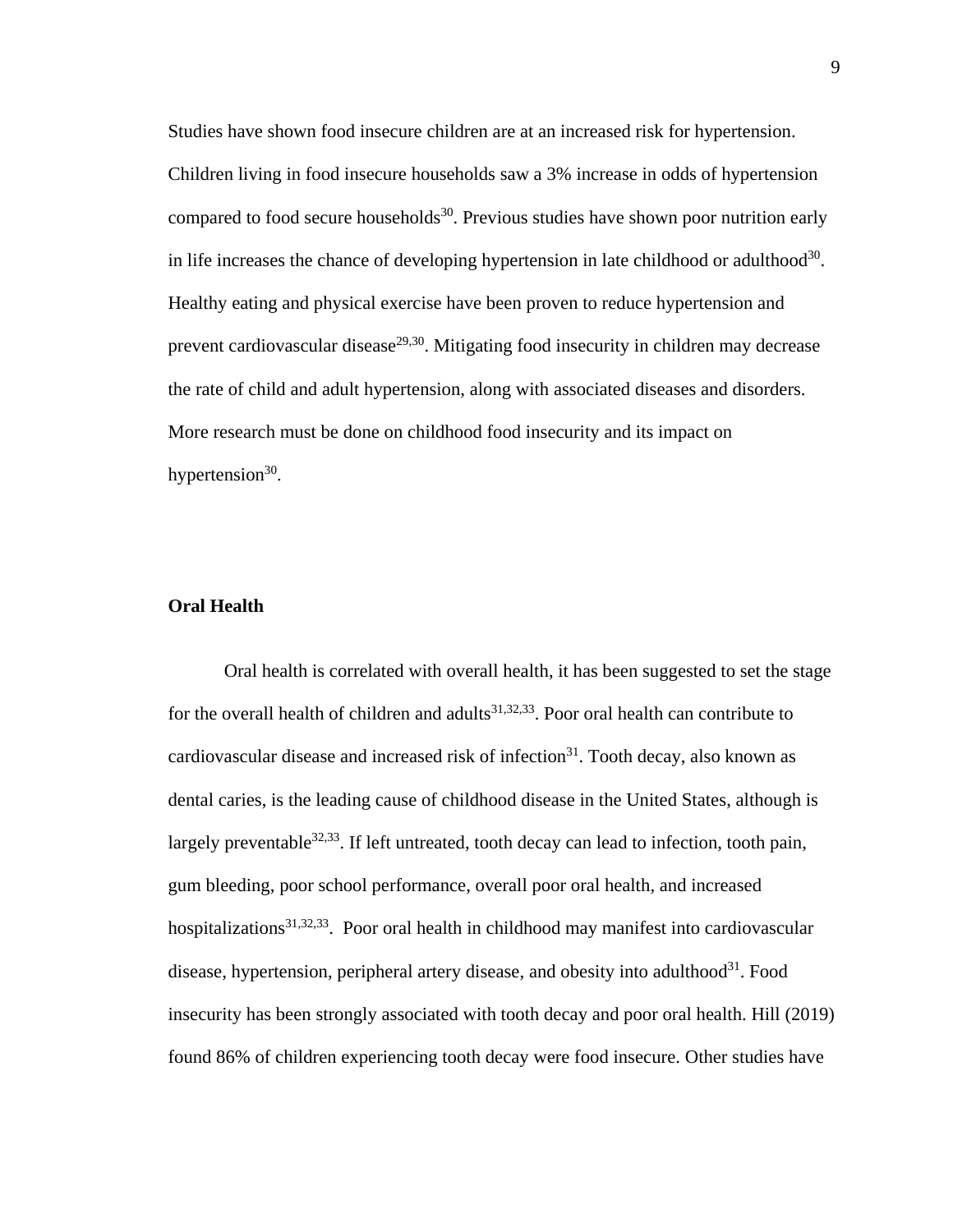shown an almost 400% increase in the likelihood of unmet oral health needs in children who are severely food insecure, compared to food secure children<sup>33</sup>.

Fast food consumption has been proven to be increased in food insecure households; specifically, food insecure children are three times more likely to consume fast food compared to food secure households $31$ . This exposes children to excess added sugar, unhealthy fat, and sodium. Fast food consumption increases the risk for hypertension, cardiovascular disease, obesity, and tooth decay<sup>31</sup>. The association of fast food consumption and tooth decay may be exacerbated by food insecurity. More research must be done on the connection between fast food consumption, nutritional status, and food insecurity on oral health and tooth decay in children<sup>32</sup>.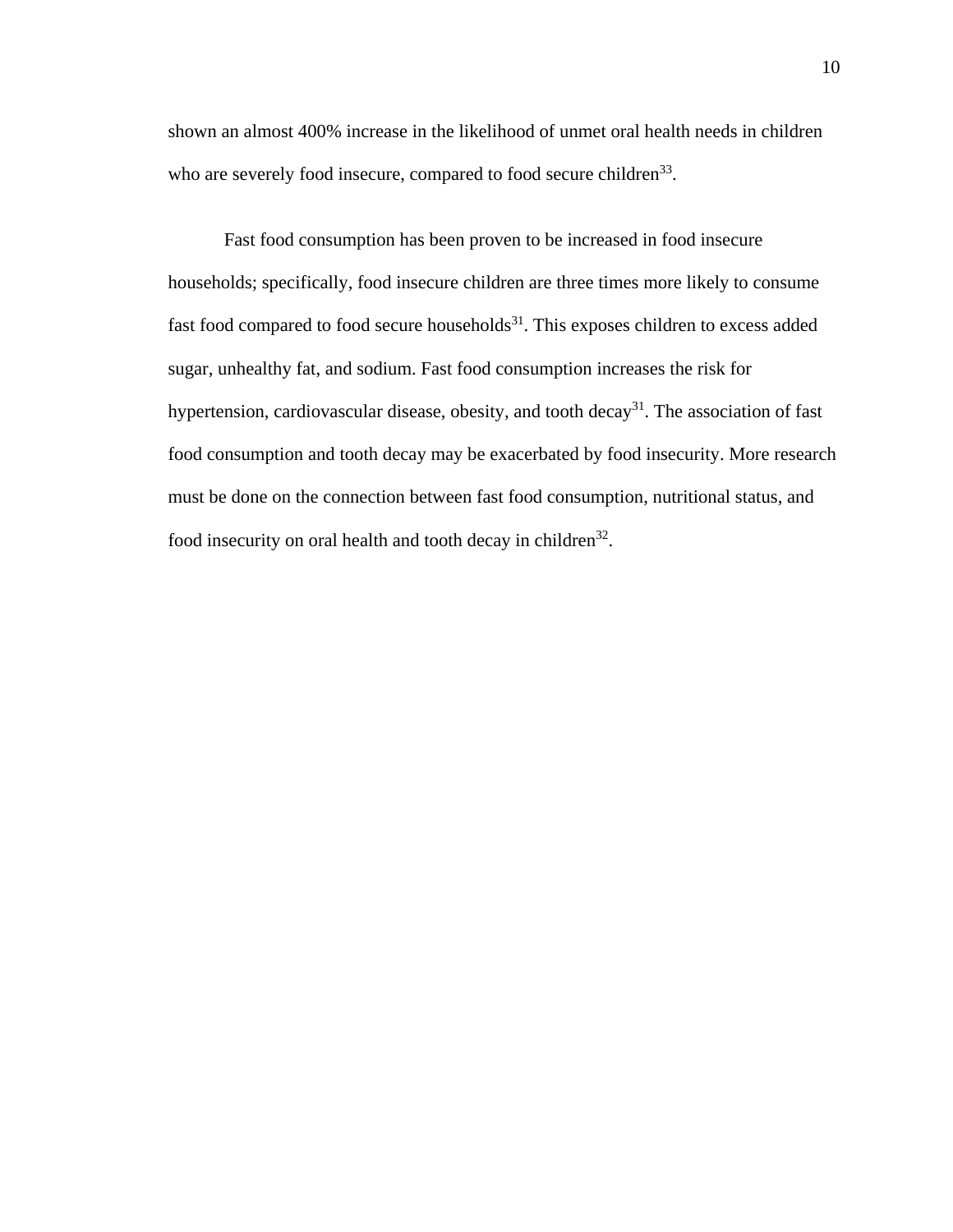## **RESEARCH STRATEGIES**

Information was obtained from the search engines EBSCOhost and Pubmed.gov. Peer reviewed articles published after 2016 were examined. Search terms involved "food insecurity," "children," "nutrition," "weight," "mental health," "diet diversity," and "physical activity." Reputable website sources, U.S. Department of Agriculture, World Health Organization, U.S. Department of Health and human Services, Centers for Disease Control and Prevention, and Feeding America were utilized to obtain additional information and statistics on food insecurity. Research focused on food insecurity in children from birth to adolescents, negative outcomes of food insecurity, and interventions and health outcomes.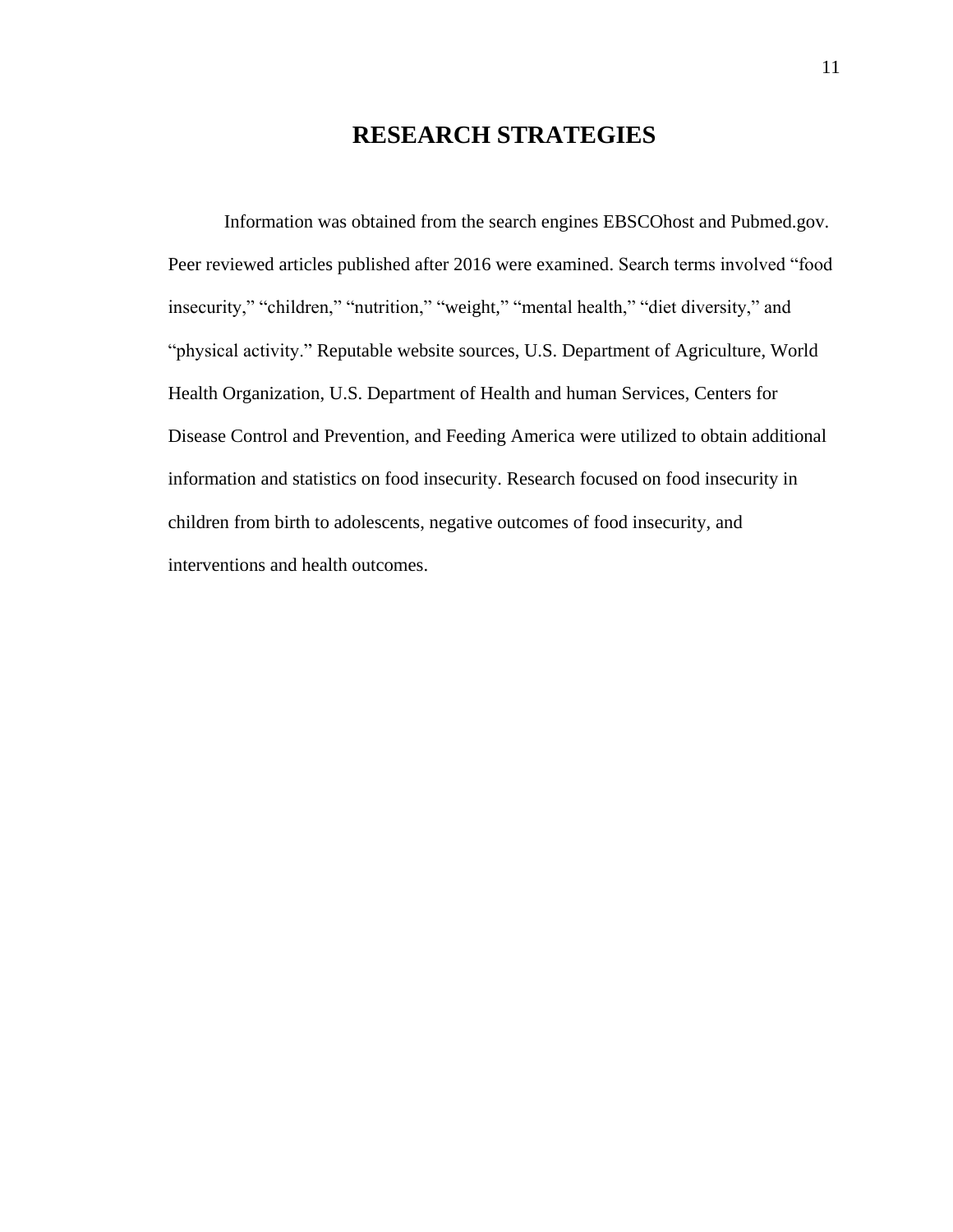## **DISCUSSION**

The previously mentioned manifestations of food insecurity in children, such as anemia, social withdrawal behaviors, social exclusion, depression, poor academic achievement, stunting, wasting, obesity, hypertension, and poor oral health, have been supported by multiple current studies. Each negative health outcome has multifactorial causes that may be exacerbated by food insecurity. The complex paradigm of childhood food insecurity and health is illustrated by Figure 1. These interrelated disorders and diseases are associated with one another, proving the importance, and also the challenge, of combating food insecurity. Major indirect consequences of food insecurity include social withdrawal behaviors, depression, increased inflammation, poor school performance, poor oral health, increased risk of infection, stunting, wasting, premature death, hypertension, peripheral artery disease, diabetes, cardiovascular disease, and cancer. The major underlying factors that are potentially associated with the manifestations of food insecurity involve a lack of adequate nutrition, poor diet diversity, and lack of physical activity. Combating food insecurity through adequate nutrition, a diverse diet, and increased physical activity may prove beneficial.

While poor nutrition is not the distinct cause of the manifestations resulting from food insecurity, interventions focused around nutrient consumption may improve consequences of food insecurity in children. For example, anemia, stunting, wasting, hypertension, and poor oral health are caused, in part, by inadequate nutrition. Interventions aimed to improve nutrient consumption may provide relief to certain manifestations of food insecurity. Research has shown that nutrition facts labeling on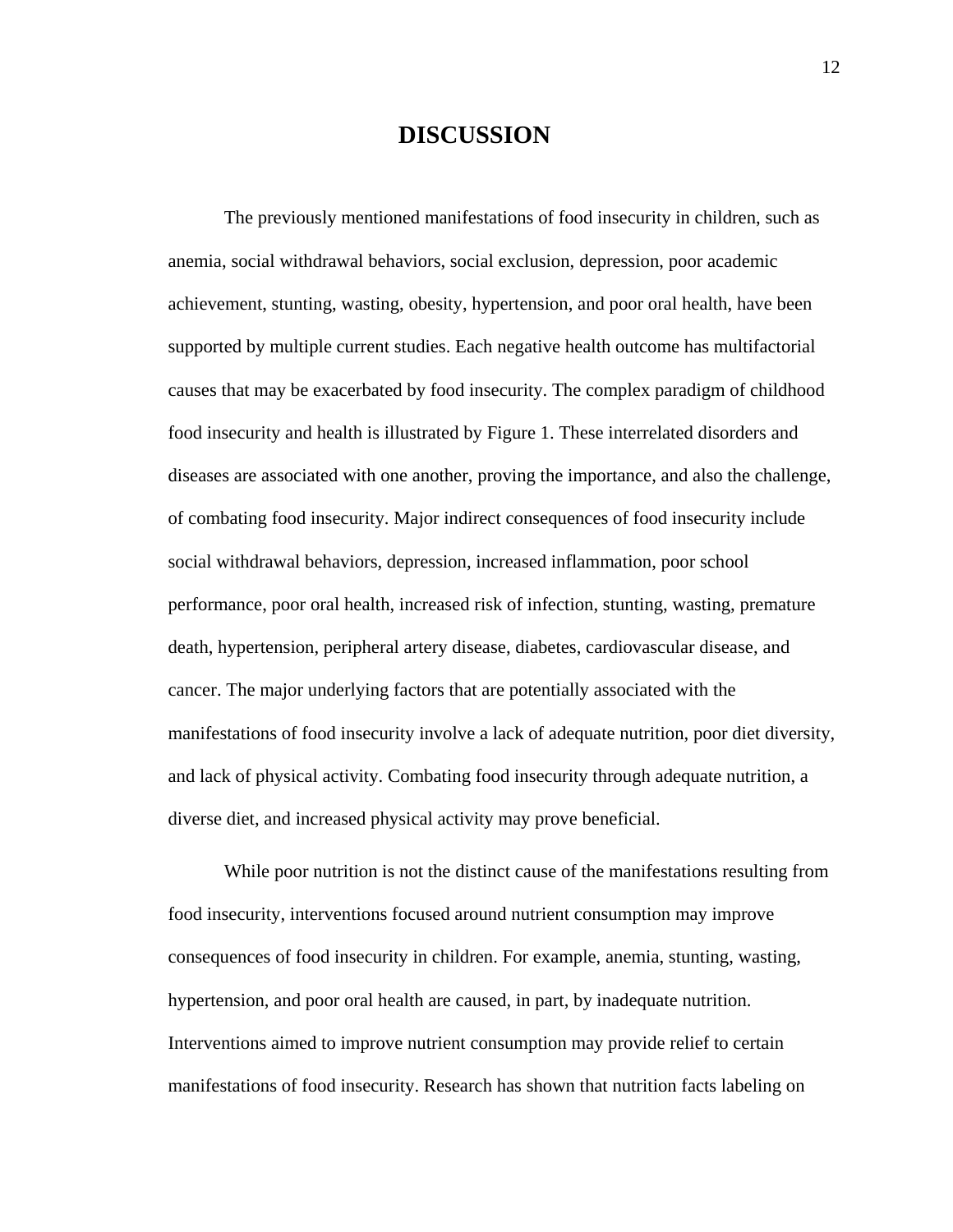food reduces consumption of total calories and fat and increases consumption of vegetable<sup>34</sup>. Therefore, focusing interventions for food insecurity on nutrition adequacy through food labeling may be successful.

Increasing physical activity in children suffering from household food insecurity may improve obesity and hypertension outcomes. Regular physical activity has been proven to reduce the risk for diabetes, cardiovascular disease, cancer, and obesity. These are all major indirect manifestations of food insecurity. If interventions for childhood food insecurity involved the implementation of increased physical activity, manifestations of food insecurity may reduce.

While there are many manifestations indirectly and directly caused by food insecurity in children, there are also many potential solutions. Due to the paradigm displayed by food insecurity and its outcomes, there is no one answer for combating this global public health issue. More research must be done on nutritional adequacy and physical activity in order to eradicate food insecurity and its manifestations in children.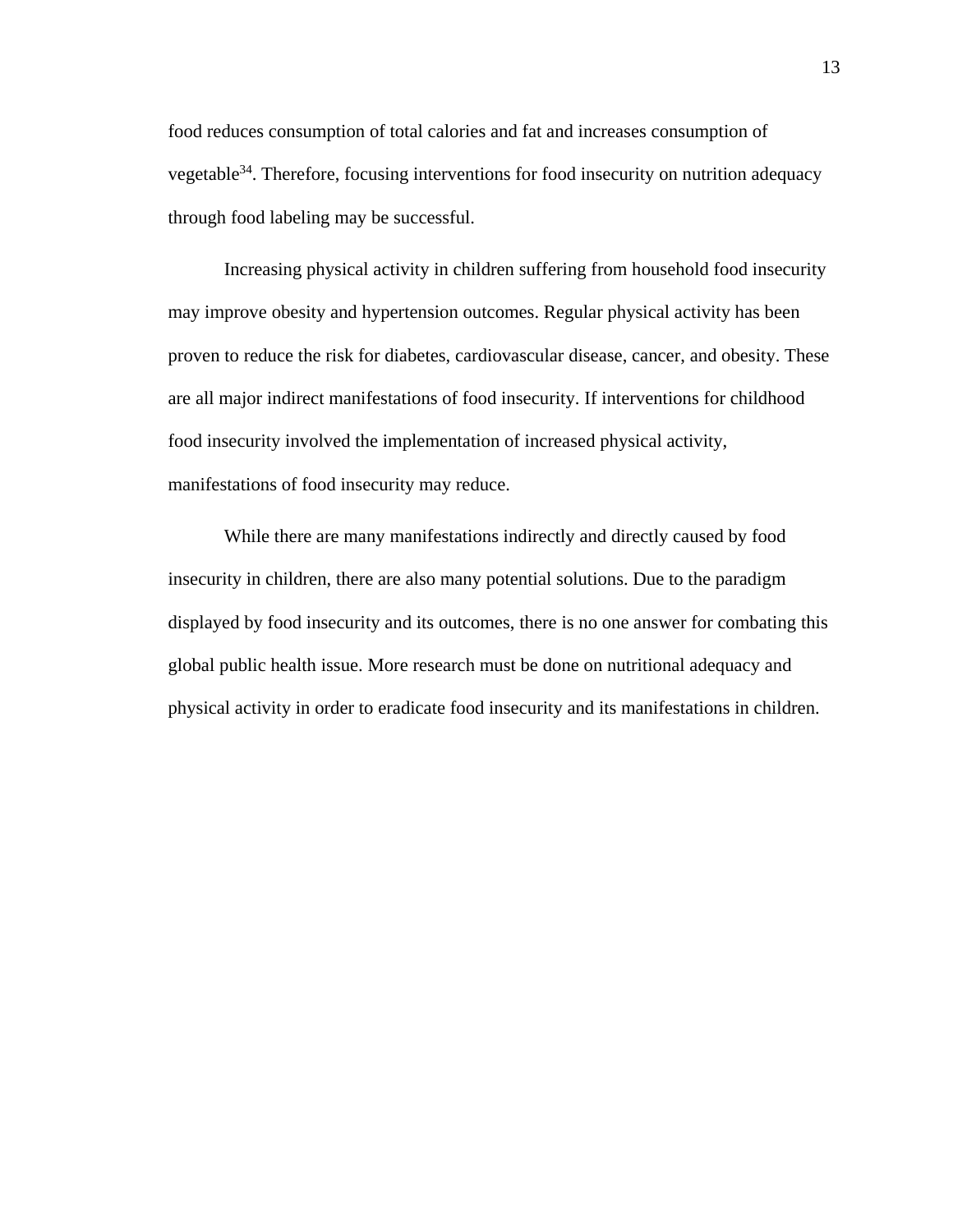## **RECOMMENDATIONS FOR FUTURE STUDIES**

Food insecurity and nutrition status are interconnected topics. In order to understand the magnitude of which food insecurity impacts the pediatric population, the manifestations must be further investigated. Since nutrition plays such a vital role in growth and development in children, the implications of a non-diverse diet should be investigated. Previous studies have shown a correlation between low diet diversity and household food insecurity. Research has suggested diet diversity may play a role in obesity. Therefore, future studies should focus research on the association of diet diversity and food insecurity in children. This may provide insight into possible interventions. Along with diet diversity, education of nutrition using food labels may reduce food insecurity and the manifestations associated. While current research shows food labeling may improve nutrient consumption, research must be done on the impact of labels on food insecurity, specifically. Throughout this research it will be important to differentiate between household food insecurity and childhood food insecurity. This is due to the potential for parents and caregivers to protect their children from food insecurity. Some food insecure households may have food secure children, thus influencing the outcome of manifestations.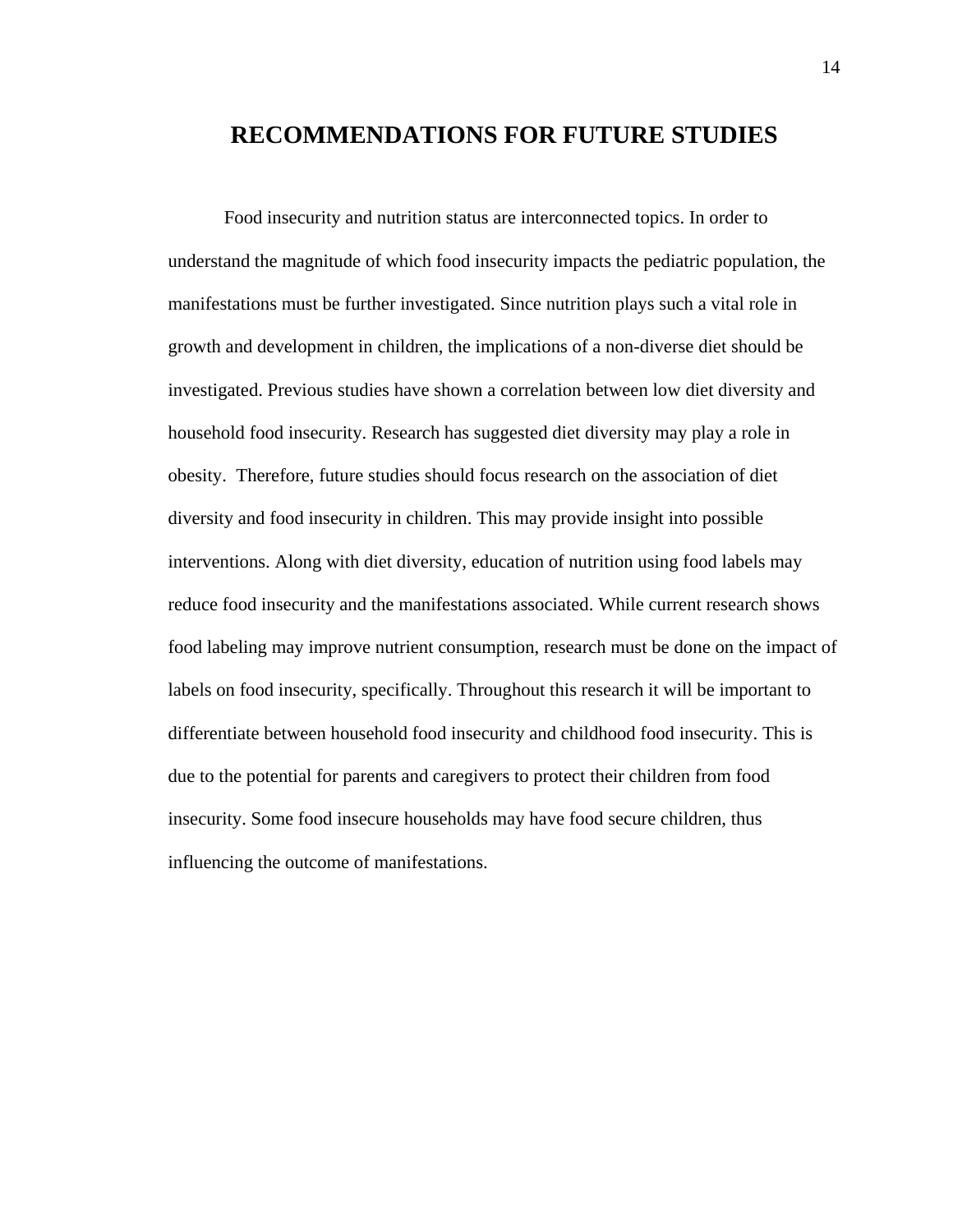## **APPENDIX**



**Figure 1.** Conceptual model of the relationships between the manifestations of food insecurity in children. Preliminary model represents the complex interactions of diseases and disorders associated with food insecurity<sup>6,12,13,15,2326,30,32</sup>. Solid arrows indicate direct manifestations of food insecurity. Dashed arrows represent secondary manifestations indirectly caused by food insecurity.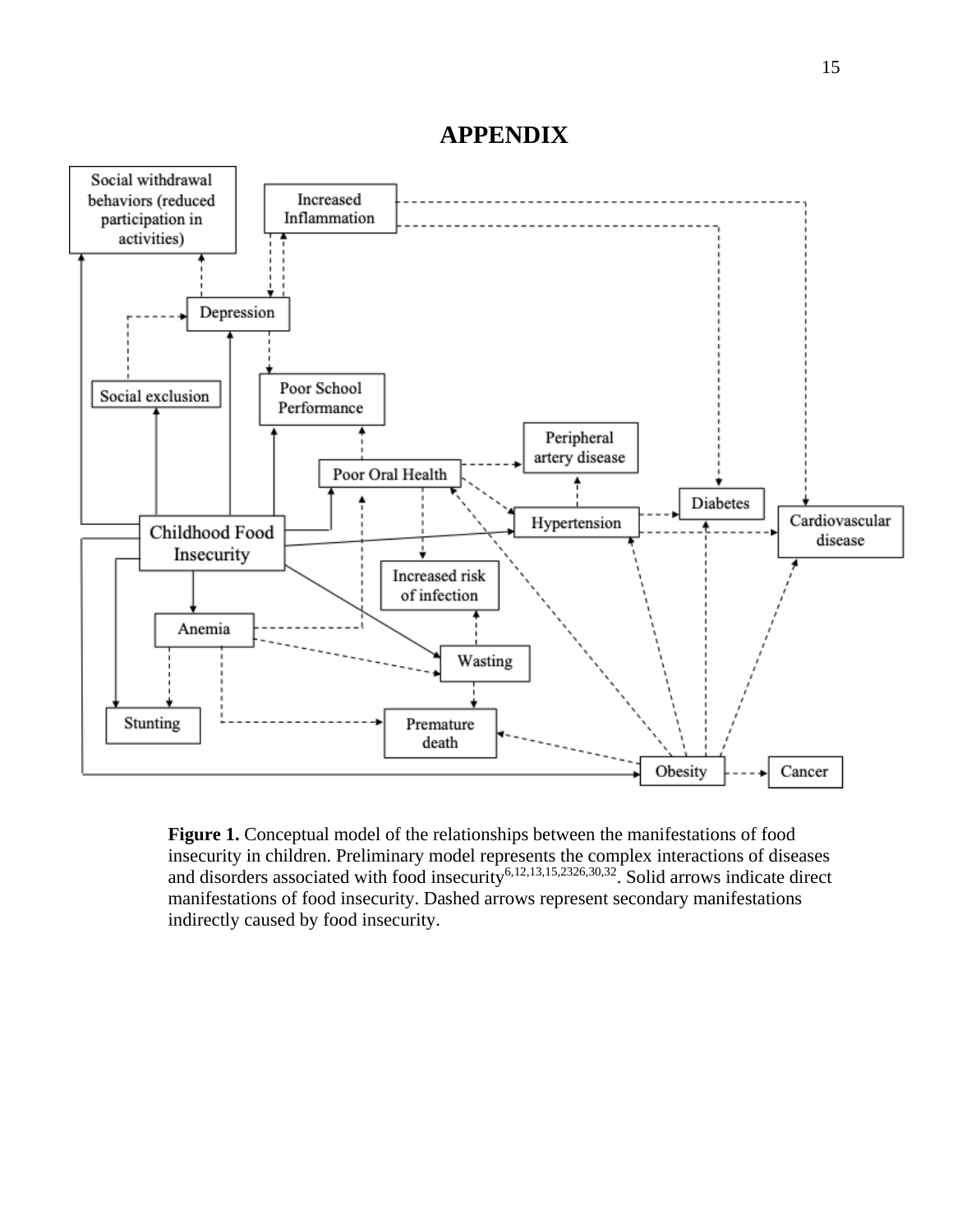### **REFERENCES**

- 1. Drennen, C. R., Coleman, S. M., Cuba, S. E., Frank, D. A., Chilton, M., Cook, J. T., Black, M. M. (2019). Food Insecurity, Health, and Development in Children Under Age Four Years. *Pediatrics, 144*(4).
- 2. Thomas, M., Miller, D., Morrissey, T. (2019). Food Insecurity and Child Health. *Pediatrics, 144*(4).
- 3. *Food Insecurity in the U.S.* USDA ERS . (2021, March). https://www.ers.usda.gov/topics/food-nutrition-assistance/food-security-in-the-us/.
- 4. Hake, M., Dewey, A, Engelhard, E., Stayer, M., Dawes. S., Summerfelt, T, & Gundersen, C. (2021, March). *The Impact of Coronavirus on Food Insecurity*. Feeding America. https://www.feedingamerica.org/research/coronavirus-hungerresearch.
- 5. Yang, Q., Yuan, T., Yang, L., Zou, J., Ji, M., Zhang, Y., Deng, J., & Lin, Q. (2019). Household Food Insecurity, Dietary Diversity, Stunting, and Anaemia among Left-Behind Children in Poor Rural Areas of China, *Int. J. Environ. Res. Public Health, 12, 4778.*
- 6. Palacios-Rodríguez, G., Mundo-Rosas, V., Parra-Cabrera, S., García-Guerra, A., Galindo-Gómez, C., Gómez-Humarán, I. (2019). Household food insecurity and its association with anaemia in Mexican children: National Health and Nutrition Survey 2012. *International Journal of Public Health, 64:*1215–1222
- 7. Chaparro, C., & Suchdev, P. (2019). Anemia epidemiology, pathophysiology, and etiology in low- and middle-income countries. *Ann N Y Acad Sci, 1450(1*): 15-31.
- 8. World Health Organization. (2021). *Anemia*. World Health Organization. https://www.who.int/health-topics/anaemia#tab=tab\_1.
- 9. Engidaye, G., Melku, M., Yalew, A., Getaneh, Z., Asrie, F., & Enawgaw, B. (2019). Under nutrition, maternal anemia and household food insecurity are risk factors of anemia among preschool aged children in Menz Gera Midir district, Eastern Amhara, Ethiopia: a community based cross-sectional study. *BMC Public Health, 19*(*1*): 968.
- 10. U.S. Department of Health and Human Services. (2021). *Depression*. National Institute of Mental Health. https://www.nimh.nih.gov/health/topics/depression/.
- 11. Centers for Disease Control and Prevention. (2021, March 22). *Data and Statistics on Children's Mental Health*. Centers for Disease Control and Prevention. https://www.cdc.gov/childrensmentalhealth/data.html.
- 12. Zhang, L and Yang, F. (2019). Food insecurity and school performance among the left-behind children in rural China: Depression and educational expectation as mediators. *School Psychology International, 40(5):* 510-524.
- 13. Mejis, L., Handy, F., Simons, F., Roza, l. (2019). A Social Innovation: Addressing Relative Food Insecurity and Social Exclusion. *International Society for Third-Sector Research, 31:* 894-906.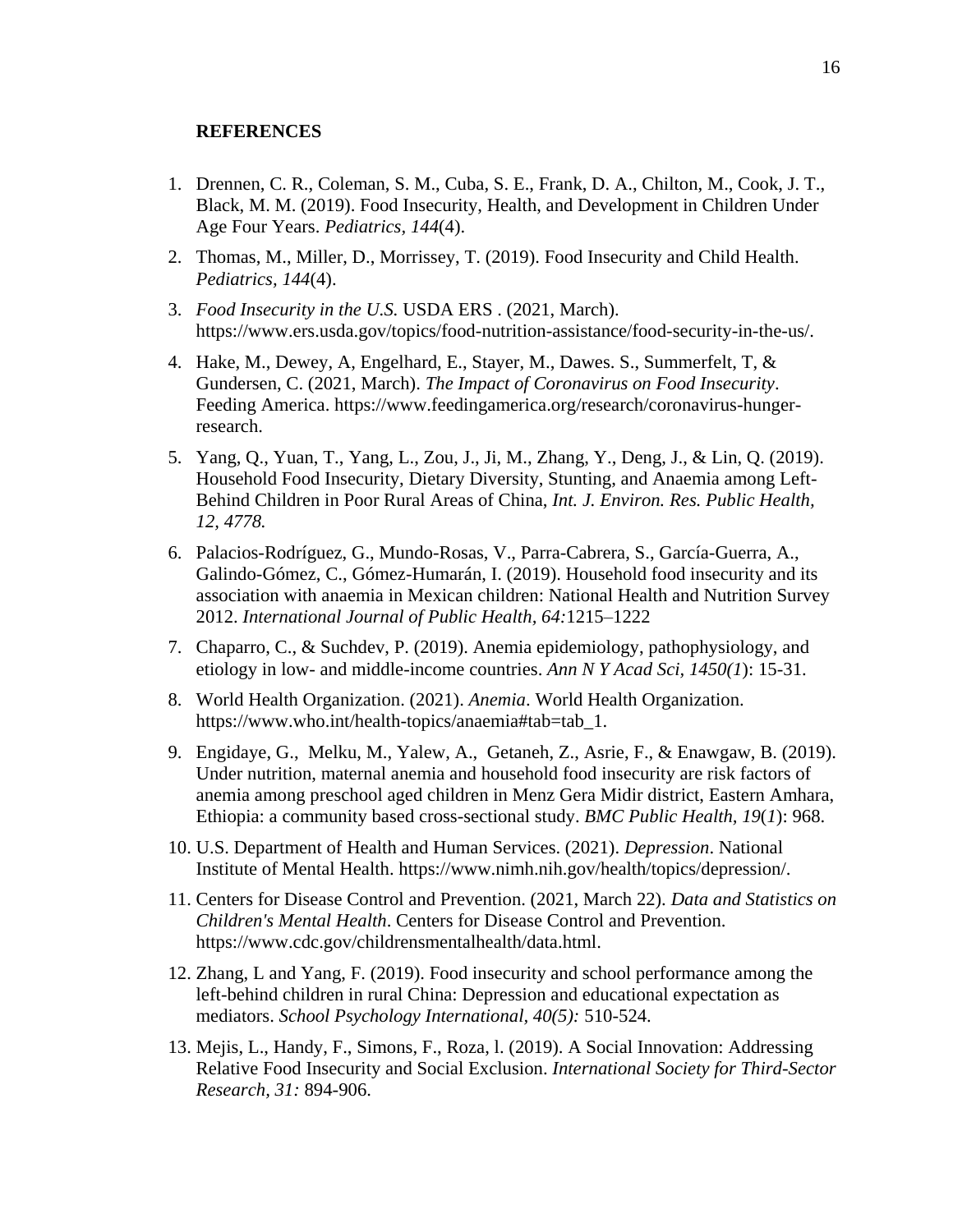- 14. Shankar, P., Chung, R., & Frank, D. (2017). Association of Food Insecurity with Children's Behavioral, Emotional, and Academic Outcomes: A Systematic Review. *JDBP, 38(2).*
- 15. Faught, E., Williams, P., Willows, N., Asbridge, M., & Veugelers, P. (2017). The association between food insecurity and academic achievement in Canadian schoolaged children Public Health Nutrition, 20(15)
- 16. Kiecolt-Glaser, J., Derry, H., & Fagundes, C. (2015). Inflammation: Depression Fans the Flames and Feasts on the Heat. *Am J Psychiatry, 172:11,* 1075-1091.
- *17.* Jamaluddine, Z., Sahyoun, N., Choufani, J., Sassine, A., & Ghattas, H. (2019). Child-Reported Food Insecurity Is Negatively Associated with Household Food Security, Socioeconomic Status, Diet Diversity, and School Performance among Children Attending UN Relief and Works Agency for Palestine Refugees Schools in Lebanon. *The Journal of Nutrition, 1;149(12):*2228-2235
- 18. McIntyre, L., Kwok, C., & Patten, S. (2017). The effect of child hunger on educational attainment and early childbearing outcomes in a longitudinal population sample of Canadian youth. *Paediatrics & Child Health*, 23(5): 77–84.
- 19. *How do you measure hunger?* Feeding America. (n.d.). https://www.feedingamerica.org/hunger-in-america/food-insecurity.
- 20. World Health Organization. (2020, July 13). *Nutrition and food security*. World Health Organization. https://www.who.int/foodsafety/areas\_work/nutrition/en/.
- 21. Raiten, D. and Bremer, A. (2020). Exploring the Nutritional Ecology of Stunting: New Approaches to an Old Problem. *Nutrients, 12(2):* 371.
- 22. Pathak, J., Mahanta, T., Arora, P., Kalita, D., & Kaur, G. (2020). Malnutrition and Household Food Insecurity in Children Attending Anganwadi Centres in a District of North East India. *Indian J Community Med, 45(4)*: 405-409.
- 23. Nepali, S., Simkhada, P., & Davies, I. (2020). Association between wasting and food insecurity among children under five years: findings from Nepal demographic health survey 2016. *BMC Public Health, 20:1027.*
- 24. Yang, Q., Yuan, T., Yang, L., Zou, J., Ji, M., Zhang, Y., Deng, J., & Lin, Q. (2019). Household Food Insecurity, Dietary Diversity, Stunting, and Anaemia among Left-Behind Children in Poor Rural Areas of China, *Int. J. Environ. Res. Public Health, 12, 4778.*
- 25. Centers for Disease Control and Prevention. (2021, April 5). *Childhood Obesity Facts*. Centers for Disease Control and Prevention. https://www.cdc.gov/obesity/data/childhood.html.
- 26. Papas, M., Trabulsi, J., Dahl, A., & Dominick, G. (2016) Food Insecurity Increases the Odds of Obesity Among Young Hispanic Children. *J Immigrant Minority Health 18:*1046–1052